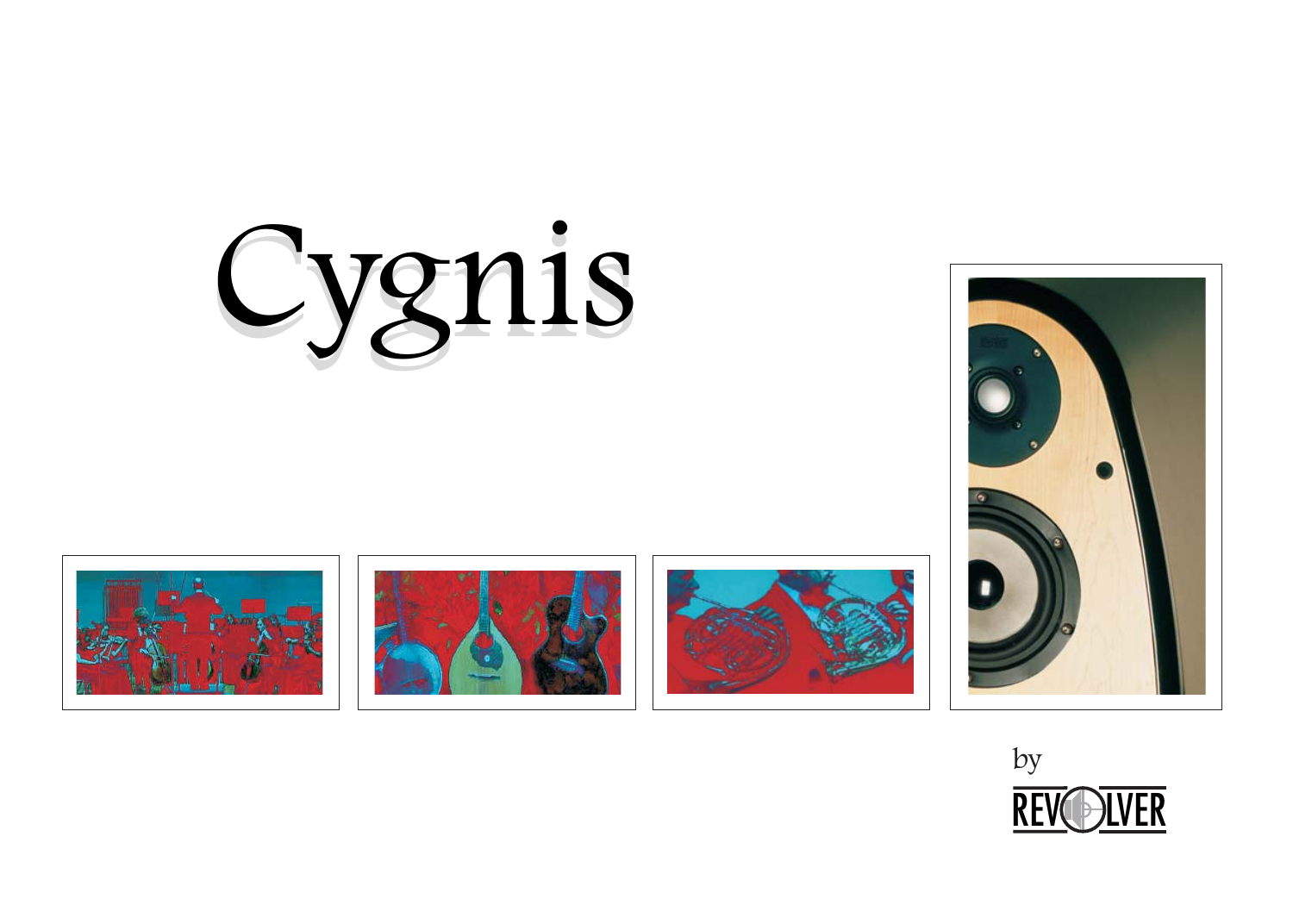

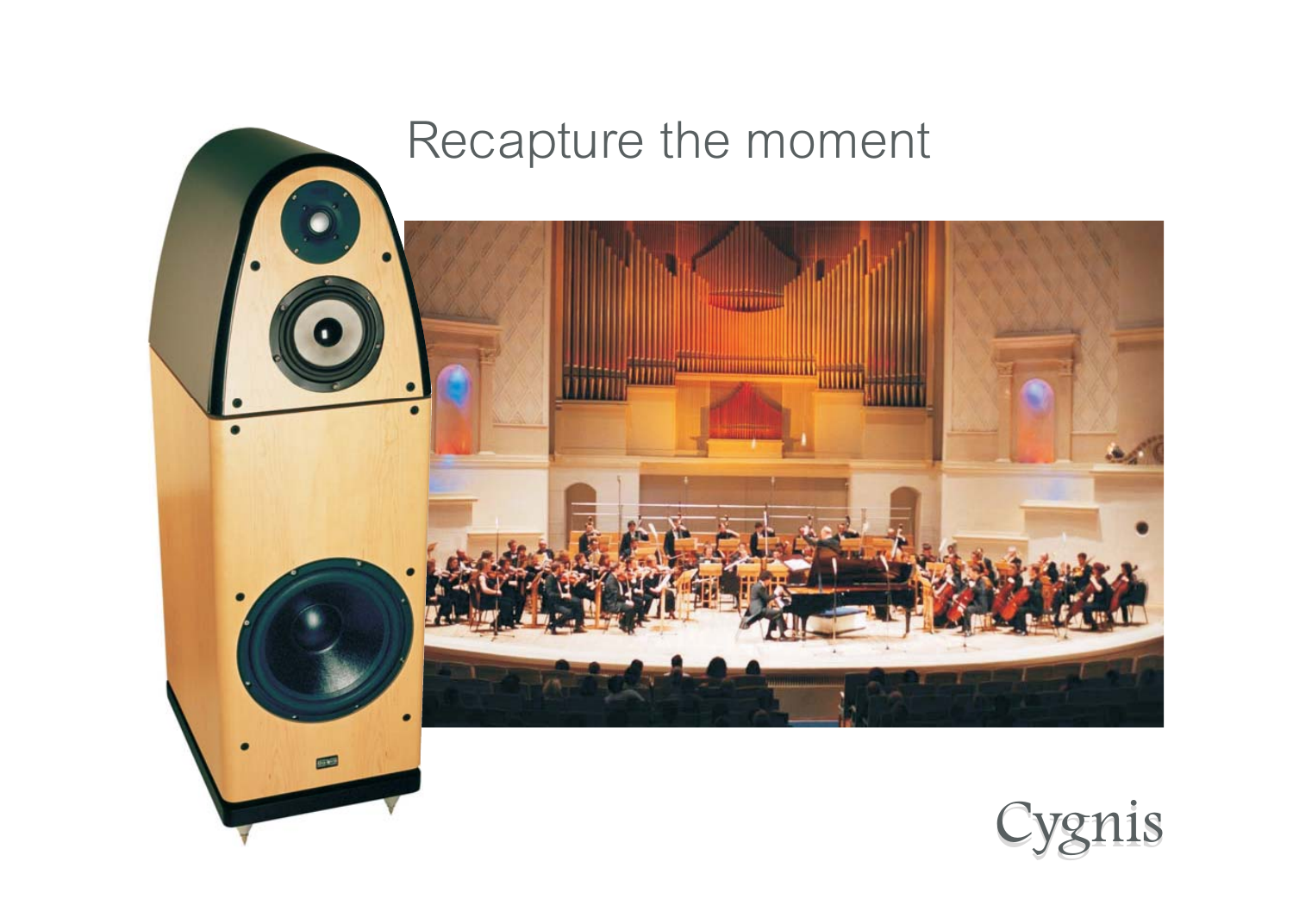Good music has a beauty that challenges the intellect and enriches the soul. Recreating the power, subtlety, emotion and colour of a live performance requires an exceptional loudspeaker system.

is such a loudspeaker  $\overline{\phantom{a}}$ 



Its broad compatibility allows it to be incorporated within a variety of systems and environments where it will faithfully recreate musical performances exactly as they were recorded.





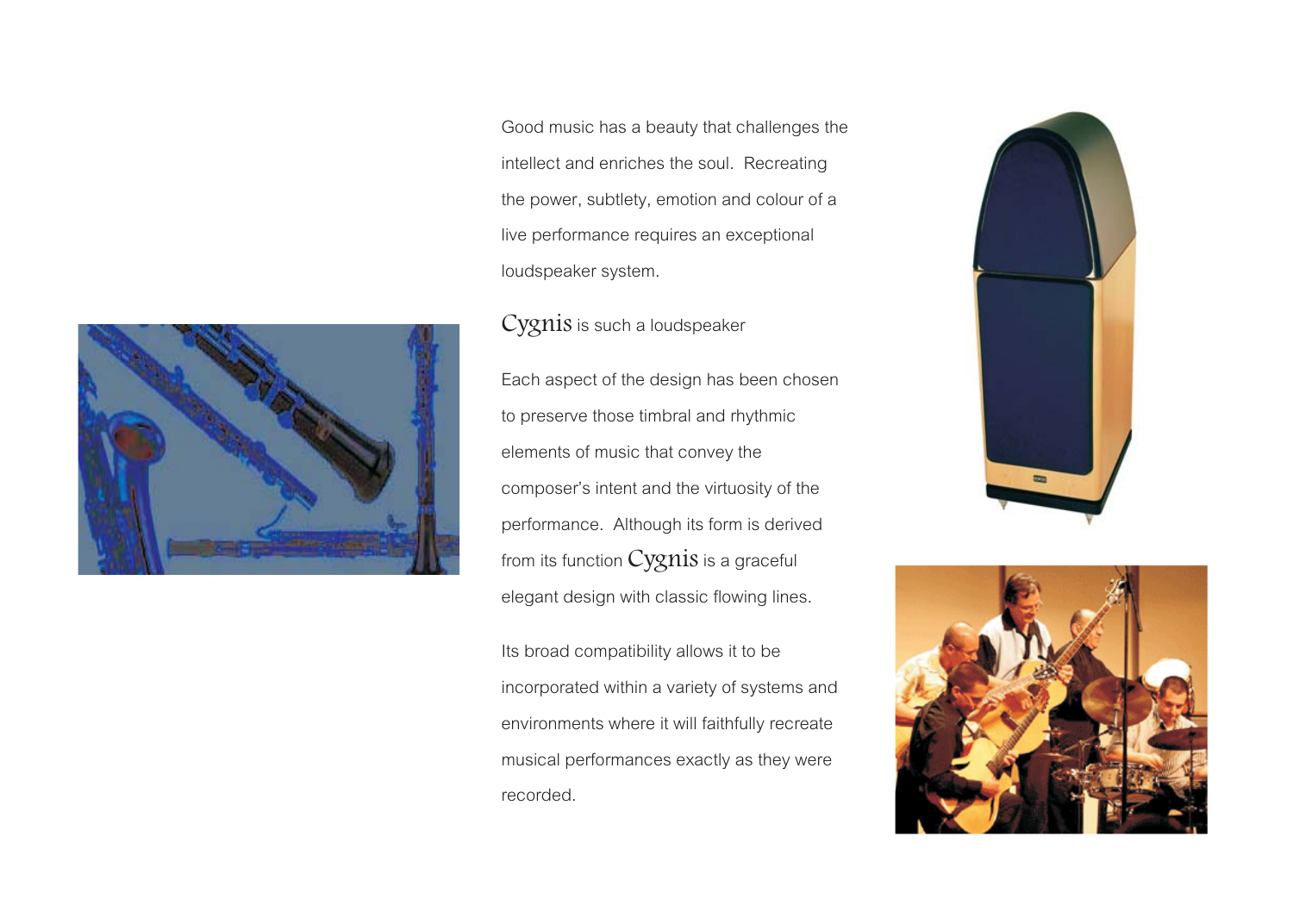



The melody and associated harmonies are amongst the key elements of music. Whether these are carried by voices or instruments their rendition requires accurate, uncoloured drivers working in inert enclosures.

Cygnis uses a dedicated 130mm midrange drive unit featuring a woven glass fibre diaphragm and powerful double magnet mounted on a cast alloy chassis. This operates within a sealed, precision moulded, laminated composite housing which provides optimal loading throughout this critical range without contributing its own acoustic signature.

The clarity and realism this affords has to be heard to be believed.

High frequencies are handled by a custom designed 26mm aluminium dome tweeter offering extended response to above 30KHz.

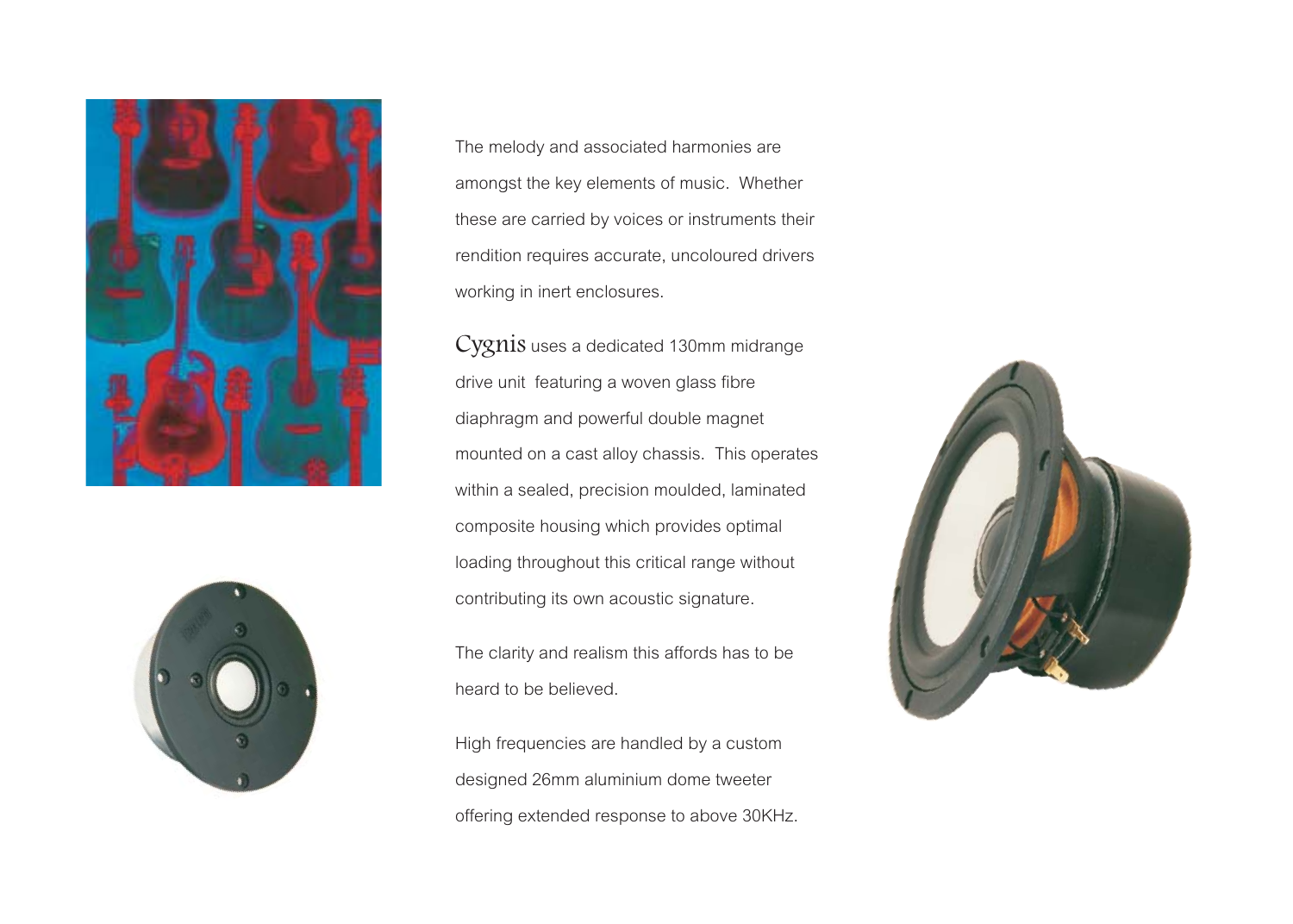

A separate, fully braced enclosure houses the substantial 254mm bass driver which also features a cast alloy vented chassis and double magnet. The diaphragm movement is controlled by bass reflex loading with a low noise vent exiting on all four sides of the cabinet. The geometry of this cabinet and the precise location of the bass driver within it takes into account the additional loading provided by the floor and guarantees extremely accurate low frequency performance in any room.

Few other loudspeakers are correctly configured in this way.

## Cygnis

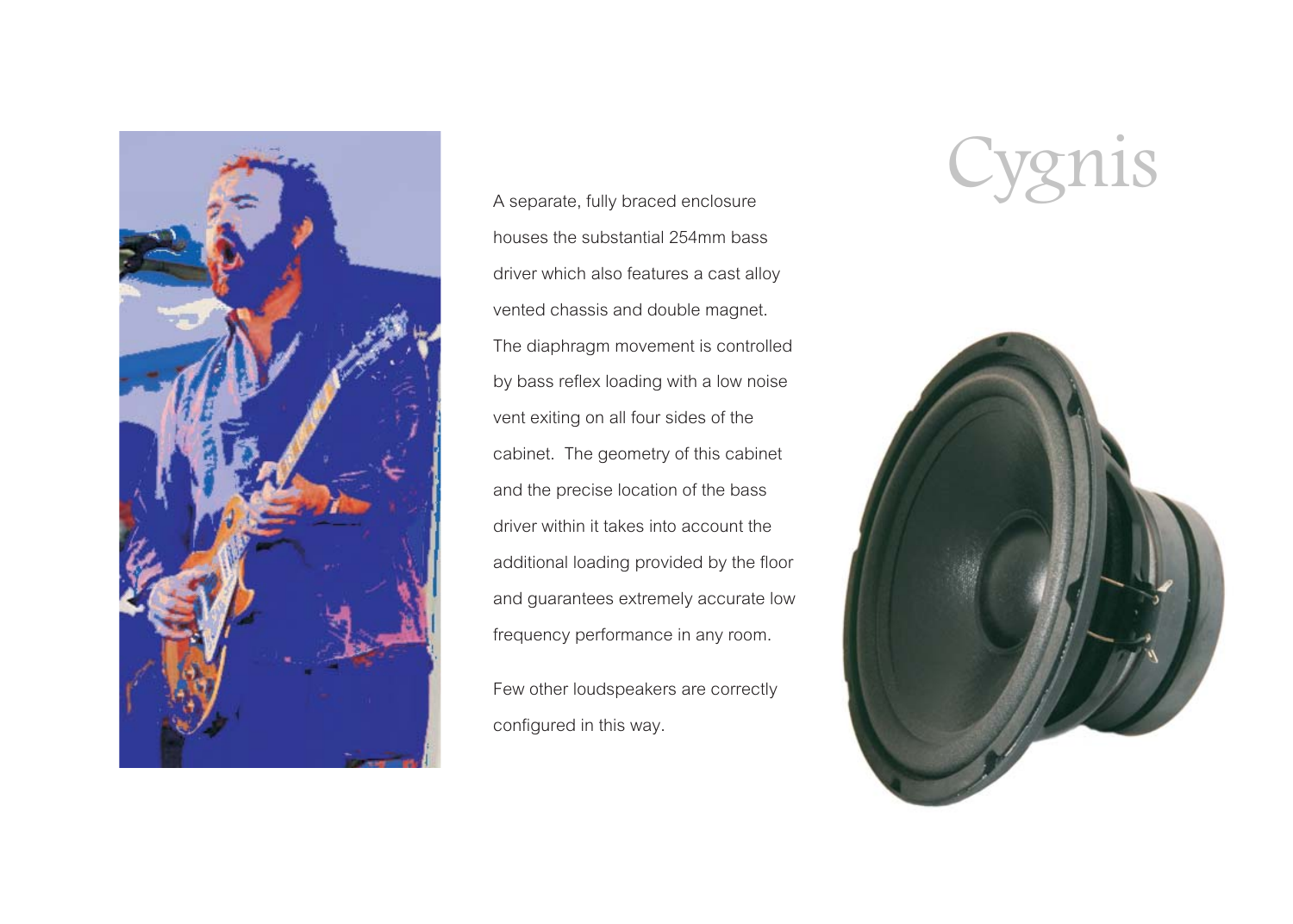

Every  $Cyznis$  crossover is hand built using point to point wiring rather than a printed circuit board. The filter capacitors are custom designed, polypropylene dielectric types giving more<br>Cygnisms are custom designed, polypropylene dielectric types giving more precise high frequency performance. All inductors are carefully positioned to avoid cross coupling between them. The midrange and high frequency inductors are air cored for lower distortion while the low frequency inductor is wound on a iron dust core to minimise the coil's winding resistance and to give the amplifier greater control of the bass driver.

The complete crossover module is acoustically isolated in its own enclosure to reduce any distortion to the signal from the vibration of the components.

The internal wiring is silver plated, oxygen free copper (OFC) cable from the Chord Company.

The input terminals are a heavy duty, nickel plated, brass design, combining durability with high conductivity and which allow for clamping 4mm plugs, spades or bare wire connections.



The stability of the Cygnis loudspeaker is realised using adjustable spiked feet made from nickel plated hardened steel, fitted to machined and polished aircraft hard grade aluminium cones.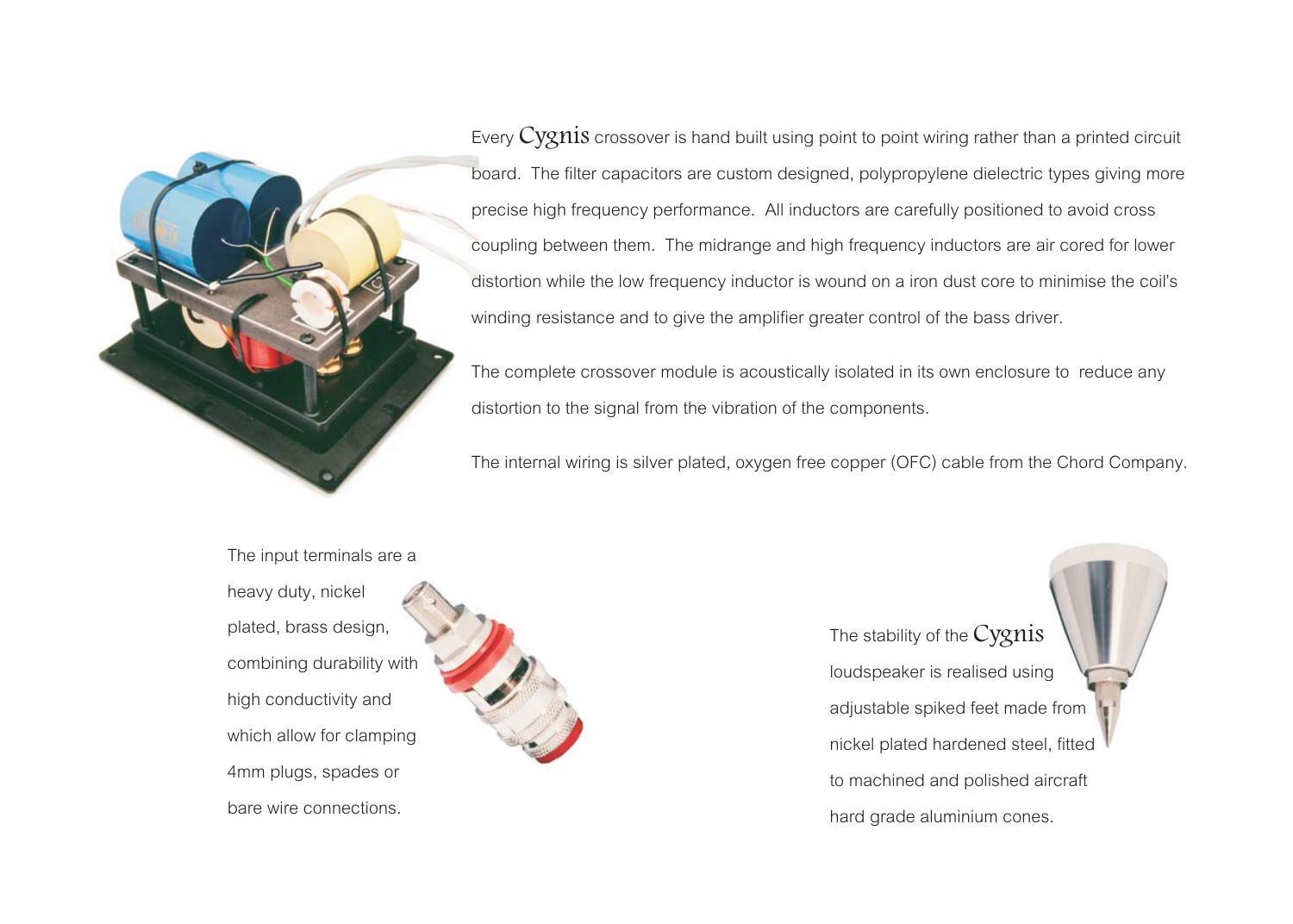## Technical Specifications

| <b>FREQUENCY RESPONSE</b> | 30Hz - 30KHz +/- 6dB (45Hz - 22KHz +/- 3dB)                                                                         |                       |
|---------------------------|---------------------------------------------------------------------------------------------------------------------|-----------------------|
| SENSITIVITY               | 91dB/W                                                                                                              |                       |
| NOMINAL IMPEDANCE         | 8 Ohm (minimum 4.3 Ohms)                                                                                            |                       |
| <b>CROSSOVER</b>          | Full 3 way crossover, acoustically isolated in dedicated enclosure.                                                 |                       |
|                           | Hand built crossover utilising air cored inductors, custom polypropylene capacitors and silver plated OFC wiring.   |                       |
| <b>TWEETER</b>            | 26mm anodised aluminium dome with rear cavity damping and shielded double magnet.                                   |                       |
| <b>MIDRANGE</b>           | Drive unit - 130mm woven glass fibre diaphragm with cast aluminium chassis and shielded double magnet.              |                       |
|                           | 15 litre enclosure using advanced composite material with Kapex foam core, with a high gloss black metallic finish. |                       |
|                           | Veneered baffle with colour and grain matched to bass enclosure.                                                    |                       |
|                           | Asymmetrically shaped to reduce standing waves.                                                                     |                       |
|                           | Closed box infinite baffle loading.                                                                                 |                       |
| <b>BASS</b>               | Drive unit - 254mm doped compressed paper diaphragm with cast aluminium vented chassis and double magnet.           |                       |
|                           | Extensively braced, acoustically isolated 50 litre veneered enclosure.                                              |                       |
|                           | Reflex loading via low noise distributed port.                                                                      |                       |
|                           | 2 $\pi$ driver position for accurate LF 'in room' performance.                                                      | <b>FINISH OPTIONS</b> |
| AMPLIFIER POWER           | 15 Watts - 300 Watts.                                                                                               | Maple                 |
| DIMENSIONS (mm)           | Height 1010 x Width 310 x Depth 400                                                                                 | Dark Cherry           |
| WEIGHT (each)             | 35 kgs                                                                                                              |                       |

In accordance with our policy and commitment to advance technical development and maintain high quality standards, Revolver reserves the right to change the specifications or make any modifications to products without noti